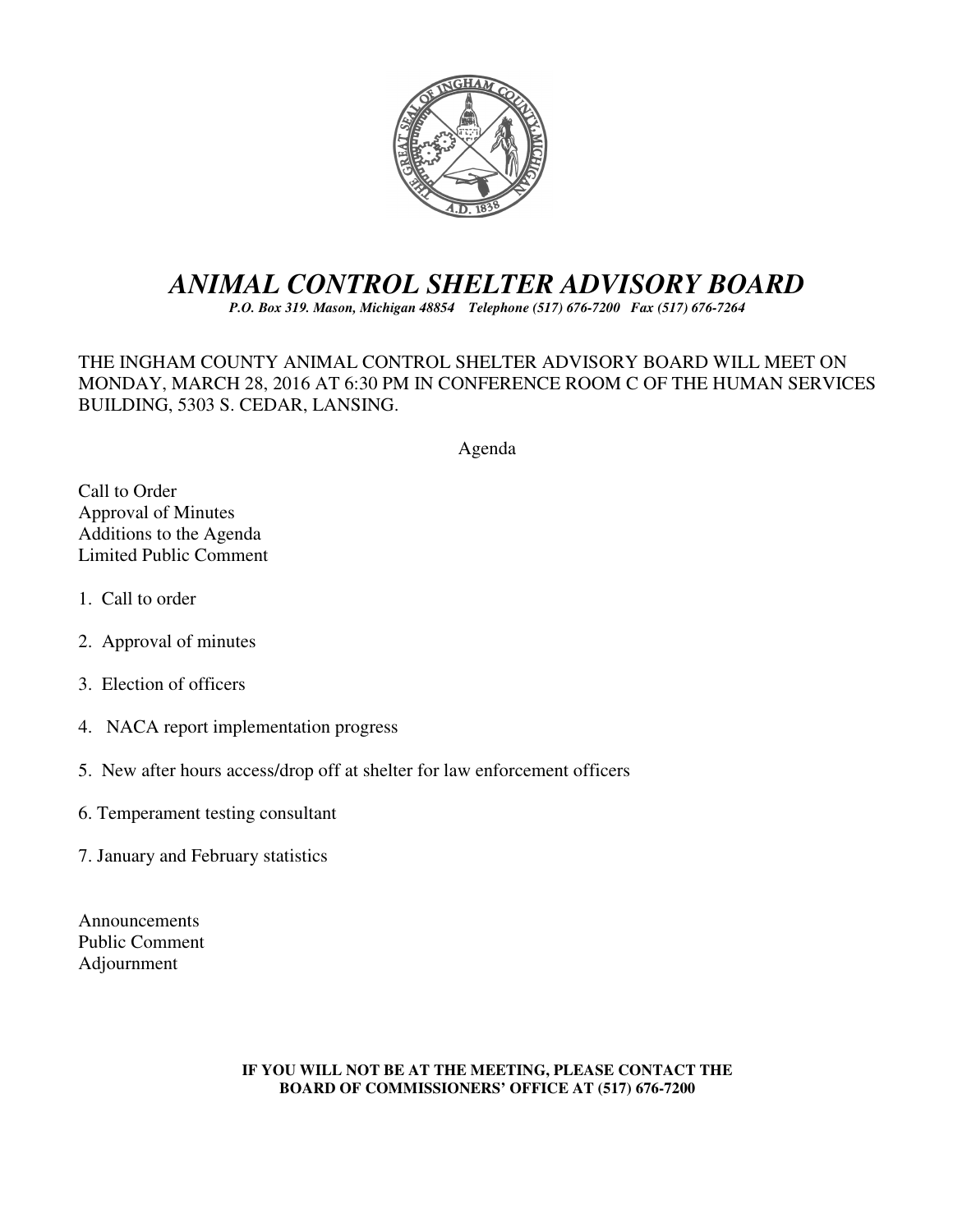# INGHAM COUNTY ANIMAL CONTROL SHELTER ADVISORY BOARD January  $25<sup>th</sup>$ , 2016

Draft Minutes

Members present: Dr. Maria Iliopoulou, Tom Hess, Katlyn Turner, Diane Galbraith, Director John Dinon, Commissioner Kara Hope, Commissioner Todd Tennis (Commissioners arrived at 6:48)

Also present: Karen Richardson (Lansing), Rebecca Hall (Lansing), Barb Hulliber (ELPD), Commissioner Carol Koenig, Commissioner Teri Banas, others

# **Call to Order**

Vice Chair Tom Hess called the meeting to order at 6:33 p.m. in Conference Room C of the Human Services Building, 5303 South Cedar Street, Lansing. Katlyn T- Acting secretary for the meeting.

Approval of Minutes Moved by T. Hess, supported by K. Turner, to approve the minutes as presented. MOTION CARRIED UNANIMOUSLY.

**Additions to the Agenda**  None. **Limited Public Comment**  None.

1. Election of Officers/ Status of Filling Advisory Board Vacancies

 Election of new officers and filling vacancies discussed. Election has been postponed until vacancies are filled. Final composition of members is in the process of being discussed and approved.

2. Directors Report including  $4<sup>th</sup>$  quarter numbers

a. Director Dinon presented his report, including final statistic of no animals being euthanized due to space.

b. There is an upcoming meeting with local shelters and rescues, further networking time to collaborate with other organizations

c. Dr. Maria I- Included suggestion of implementing a different behavior testing model. Director Dinon is process of looking for behavior testing training. Former model that ASPCA (Safer Testing) has discontinued certification process. In the meantime, the current modified safer test will still be used.

d. Low current census, will be reaching out to other local rescues to fill vacancies for adoption events.

# 3. NACO Report and Discussion

Director Dinon gave his priority list on what is being addressed

- a. Creating official policies and standard operating procedures (Euthanasia policy discussed, see notes below)
- b. Delegating management into a flat management system
- c. IT- making sure the shelter soft wear is used to its fullest potential. New "air cards" were discussed for the officers on-road Toughbook's to increase workability and soft wear connection in the field.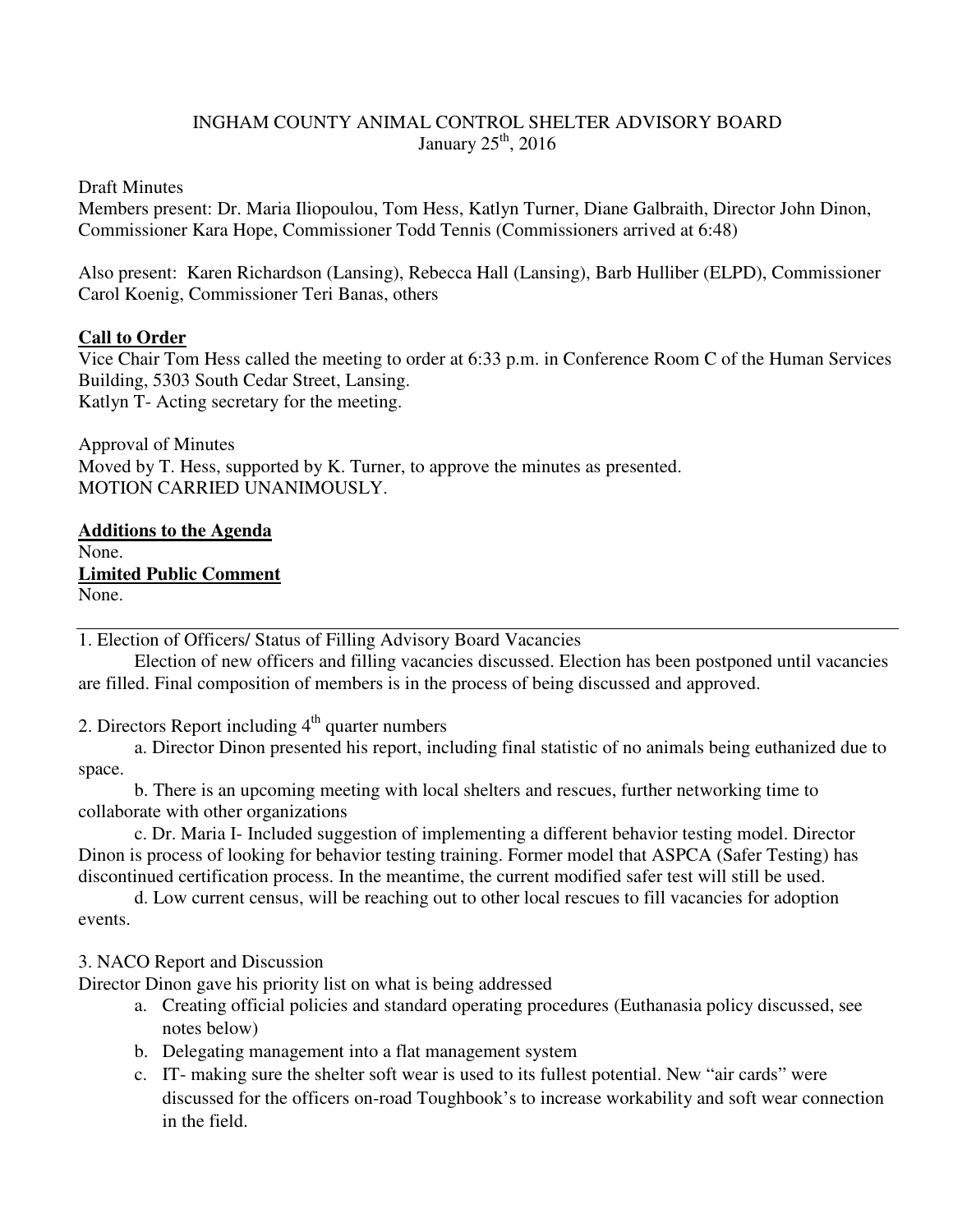- d. More staff, and new facility. Current discussion of a new jail may include plans for a replacement shelter, currently under review with the county.
- 4. General review of the Euthanasia Policy Draft
	- a. Specify animals as "owned by shelter" –Tom T.
	- b. Label the type of training/certification that guides the temperament testing –Kate T i. Director Dinon intends on that being in the SOP
	- c. Too much "grey area" in the wording, specifically the word "impractical" Tom T i. Director Dinon voiced concerns on making promises the shelter can't keep by narrowing the language too much. Commissioner \_\_\_\_\_ suggested using the Board of Commissioners as a final voice to take responsibility in extenuating circumstances.

d. Narrow down the public animal health concern language, possibly include the reference of it being terminal illness – Dr Maria I, Kate T.

5. Discussion on after hours drop off and collaboration with local law enforcement (public discussion included from ELPD officer Barb H.)

a. Per Director Dinon, still working on reaching out to local law enforcement for afterhours animal storage at their facilities

b. Maintenance is currently brainstorm options for setting up a heated drop off, current options not fiscally optional.

c. Possible help from sheriff's office for afterhours drop off for the public. May be able to have Sheriff's office staff escort public to the drop off area.

6. Streamlining of Lost & Found animals process

a. Major cross sections where animals were found now posted on website

b. Additional social media sites are being created to assist returning animals to their owners. "Peannie Weenie" specifically mentioned, Barb H (ELPD) as an administrator for it. Public comments include hope that the multiple social media sites will be able to collaborate in the future.

c. Request made to include an afterhours phone message on shelter line to give callers instructions on how to proceed looking for a lost pet.

7. MDARD Hold Times

 a. MDARD's listing of hold times has been reviewed, and is considered non-enforceable unless the animal is being sold for research, which is not current shelter practice

. The next form of regulation is through State property law, which is a 6 month holding period (unreasonable for animal holding). However, Ingham County Ordinance supersedes that and the 4 day (w/o proof of ownership/7 day (with proof of ownership) ruling still applies.

b. "Days" has been defined as week days the shelter is open (Tues-Fri)

#### **Announcements**

Director Dinon announced upcoming adoption event scheduled for the shelter on Jan  $30<sup>th</sup>$  at LaFontaine Ford.

#### **Public Comment**

Rebecca H and Karen R-

a. Concerns were brought up about how large seizure cases are handled and how animals can be relocated instead of all going to the shelter.

i.Per Director Dinon, it depends on if the animals have been signed over to the shelter by the owner, and if not, what a judge orders